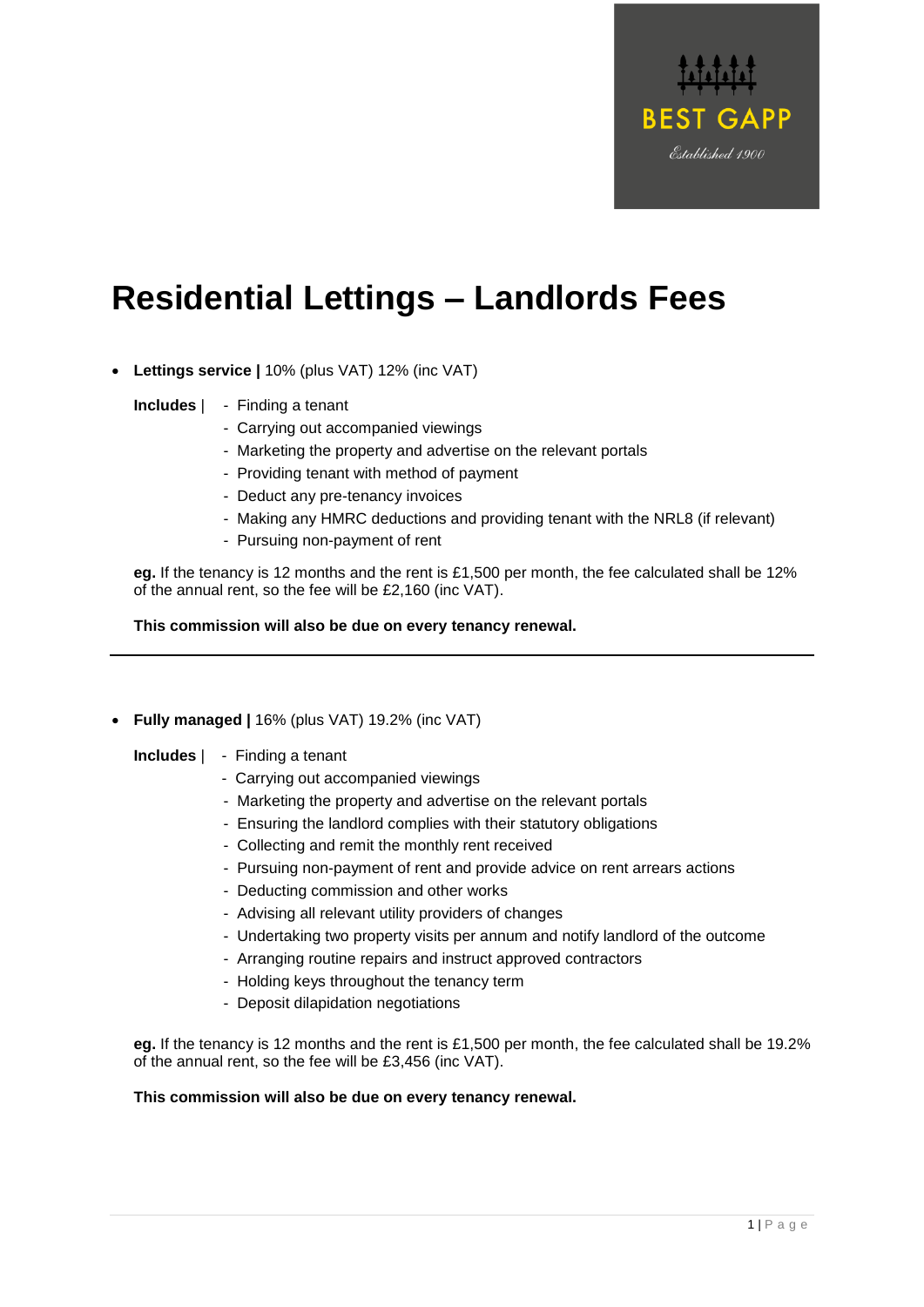

• **Short let |** 24% (plus VAT) 28.8% (inc VAT)

## **Includes** | - Finding a tenant

- Carrying out accompanied viewings
- Marketing the property and advertise on the relevant portals
- Ensuring the landlord complies with their statutory obligations
- Collecting and remit the monthly rent received
- Pursuing non-payment of rent and provide advice on rent arrears actions
- Deducting commission and other works
- Advising all relevant utility providers of changes
- Arranging routine repairs and instruct approved contractors
- Holding keys throughout the tenancy term
- Deposit dilapidation negotiations

**eg.** If the tenancy is four months and the rent is £1,000 per month, the fee calculated shall be 28.8% of the total rent, so the fee will be £1,152 (inc VAT).

**This commission will also be due on every tenancy renewal.**

## **Additional non-optional fees and charges (irrespective of level of service)**

- **Tenancy agreement fee (landlord's share) |** £200 (plus VAT) £240 (inc VAT). Drawing up the tenancy agreement and issuing the relevant paperwork.
- **Reference fee |** £35.00 (plus VAT) £42.00 (inc VAT) per tenant Processing the application and referencing.
- **Permitted occupant check fee |** £18.00 (plus VAT) £21.60 (inc VAT) per occupant over 18yrs. We must check every occupant over 18yrs has the legal right to rent in the UK.
- **Guarantor fee |** £35.00 (plus VAT) £42.00 (inc VAT) per guarantor (if required) Processing the application and referencing.
- **Deposit registration fee (landlord's share) |** £25 (plus VAT) £30.00 (inc VAT) Registering landlord and tenant details and protecting the deposit with the Tenancy Deposit Scheme (ASTs only).
- **Check in and Check out arrangement fee |** £50 (plus VAT) £60.00 (inc VAT). Covering Best Gapp's role in organising the 'check in' and 'check out' and, where applicable, preparing the schedule of dilapidations, liaising between you and your tenant and making recommendations.

## • **Inventory cost**

The cost of the inventory and check in will be passed directly to the landlord from the inventory company used, dependent on the size and content of the property.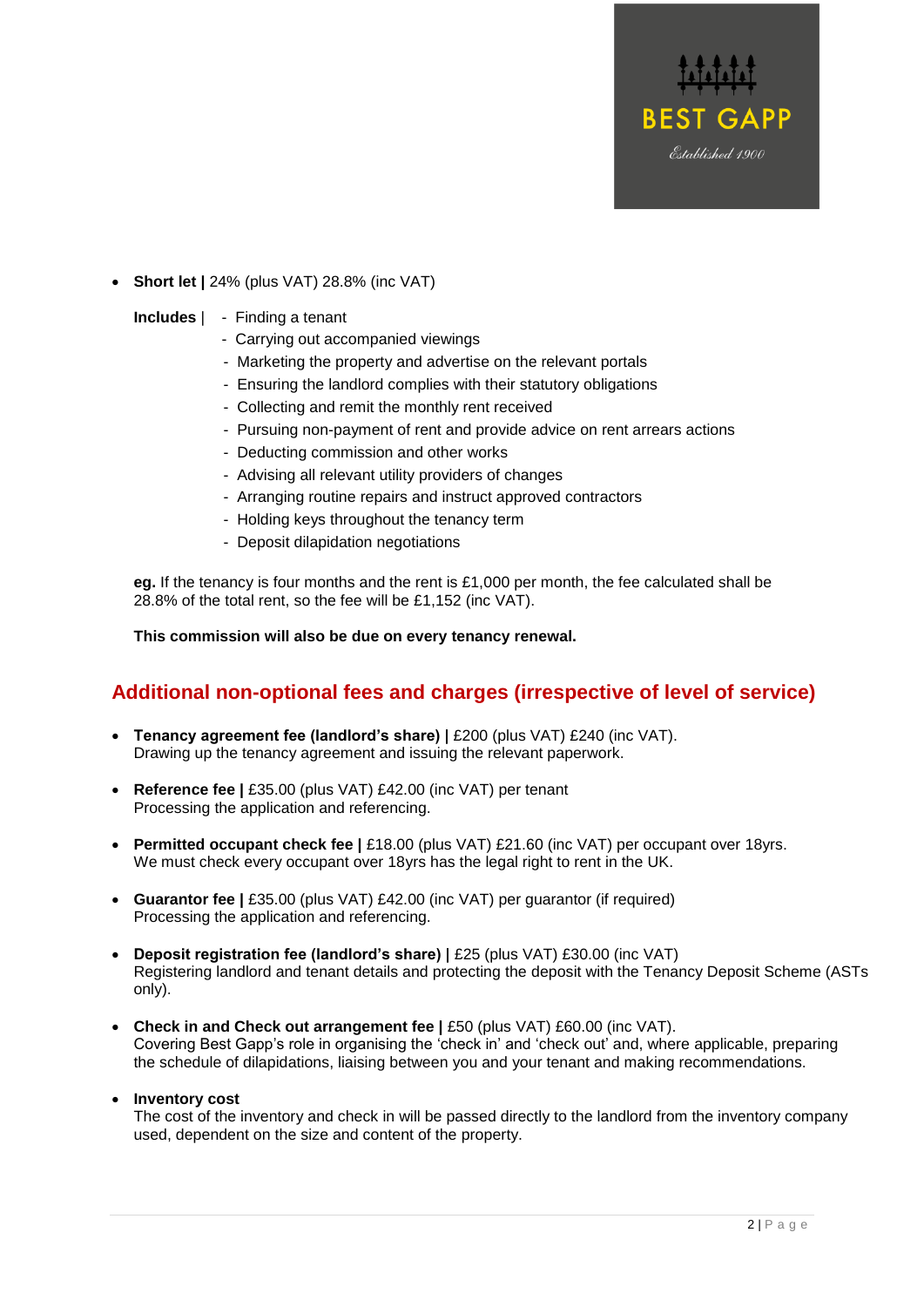

• **Check out cost**

The cost of the check out will be passed directly to the landlord from the inventory company used and is dependant on the size and content of the property.

- **Sale of the property to the tenant |**1.5% (plus VAT) of the sale price 1.8% (inc VAT).
- **Letting service renewal commission fee |** 10% (plus VAT) 12% (inc VAT) of the total rent. Review rent in accordance with the market and advise the landlord, negotiate and agree the renewal, ongoing rent collection, credit control and accountancy.
- **Fully managed renewal commission fee |** 16% (plus VAT) 19.2% (inc VAT) of the total rent. Review rent in accordance with the market and advise the landlord, negotiate and agree the renewal, continuation of fully managed service. If the renewal is agreed at £1,500 per month for a further 12 months, the fee calculated shall be 12% (inc VAT) of the total rent for the 12 months, so the fee will be £2,160 (inc VAT).
- **Submission of non-resident landlords receipts to HMRC |** £250 (plus VAT) £300 (inc VAT) annually. To remit and balance the financial return to HMRC quarterly and respond to any specific query relating to the return from the landlord or HMRC. Make any HMRC deduction and provide landlord with the NRL6 (if relevant).
- **Arrangement fee for refurbishments over and above day to day management (if managed)** 10% (plus VAT) 12% (inc VAT) of net cost (minimum fee of £180 including VAT). Arranging access and assessing costs with contractor ensuring work has been carried out in accordance with the specification of works, retaining any warranty or guarantee as a result of any works.
- **Vacant management fee (if instructed) |** £75 (plus VAT) £90 (inc VAT) per visit. Visit the property every two weeks or more frequently if agreed and maintain utility bill accounts as instructed.
- **Court attendance |** £200 (plus VAT) £240 (inc VAT) per hour.
- **Obtaining consents |** £50 (plus VAT) £60 (inc VAT) per document.
- **Arranging and obtaining the EPC |** £95 (plus VAT) £114 (inc VAT) Includes the cost of the EPC.
- **Letting service costs |** The below fees are not payable under our fully managed service, however, landlords will be liable for payment of the contractors invoice).
	- **-** Arranging gas safety record and service for up to three appliances (excluding engineers invoice): £60 (plus VAT) £72 (inc VAT)
	- Arranging portable appliance test for up to 10 appliances (excluding engineers invoice): £40 (plus VAT) £48 (inc VAT)
	- Combining arrangement of gas safety record and portable appliance test (excluding engineers invoice): £80 (plus VAT) £96 (inc VAT)
	- Arrangement fee for installation of smoke and CO alarms (excluding contractors invoice): £30 (plus VAT) £36 (inc VAT).